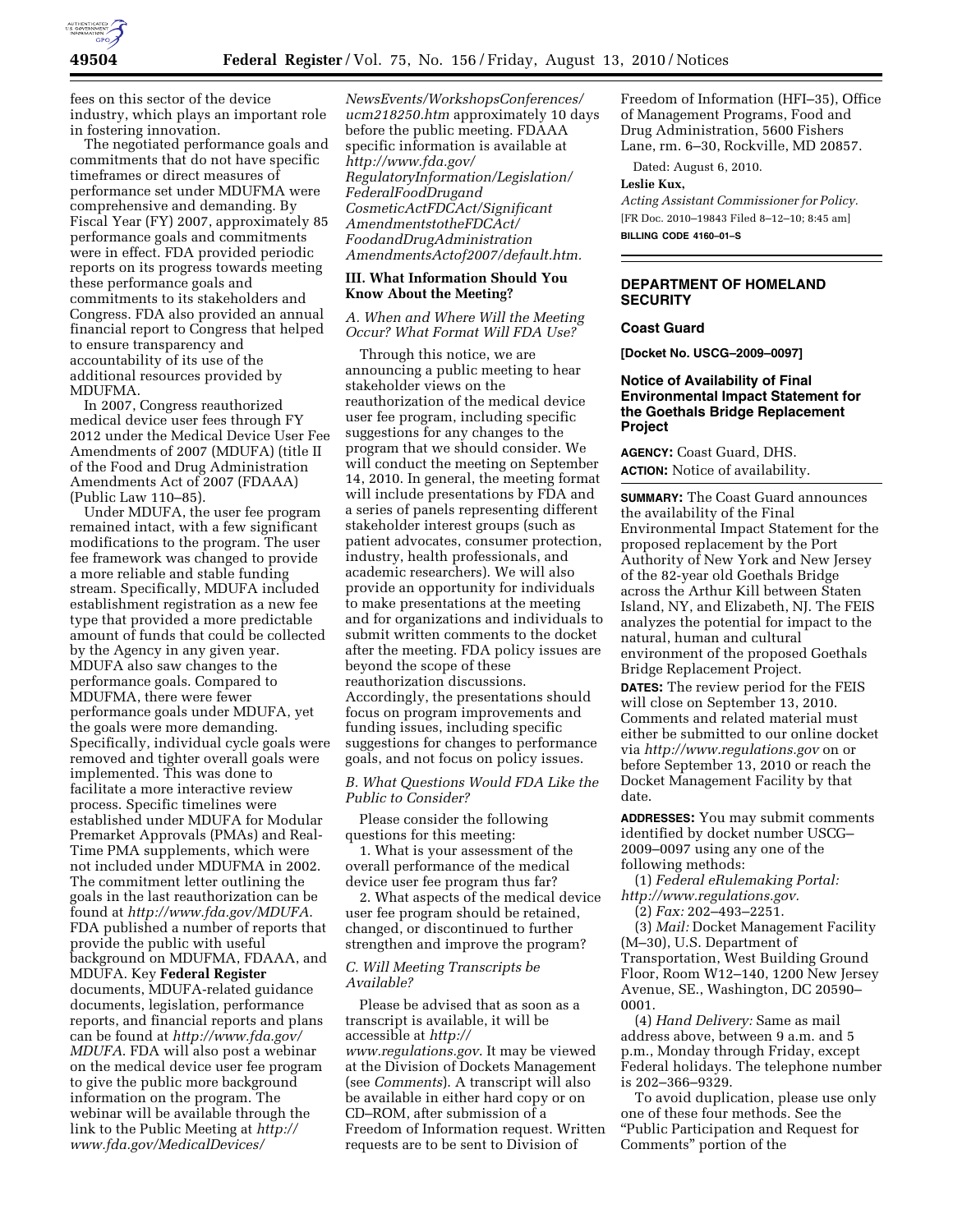# **SUPPLEMENTARY INFORMATION** section

below for instructions on how to submit comments.

The First Coast Guard District Bridge Office located at One South Street, Battery Park Building, New York, NY 10004, will maintain a printed copy of the FEIS available for inspection or copying between 9 a.m. and 3:30 p.m., Monday through Friday, except Federal holidays.

**FOR FURTHER INFORMATION CONTACT:** If you have questions regarding this notice, call or e-mail Gary Kassof, Bridge Program Manager, First Coast Guard District, U.S. Coast Guard; telephone 212–668–7165, e-mail *[gary.kassof@uscg.mil.](mailto:gary.kassof@uscg.mil)* If you have questions regarding viewing or submitting material to the docket, call Renee V. Wright, Program Manager, Docket Operations, telephone 202–366– 9826.

#### **SUPPLEMENTARY INFORMATION:**

#### **Public Participation**

*Submitting Comments:* If you submit a comment, please include the docket number for this notice (USCG–2009– 0097) and provide a reason for each suggestion or recommendation. You may submit your comments and material online, or by fax, mail or hand delivery, but please use only one of these means. We recommend that you include your name and a mailing address, an e-mail address, or a telephone number in the body of your document so that we can contact you if we have questions regarding your submission. All comments received will be posted, without change, to *[http://](http://www.regulations.gov) [www.regulations.gov](http://www.regulations.gov)* and will include any personal information you have provided.

To submit your comment online, go to *[http://www.regulations.gov,](http://www.regulations.gov)* click on the ''submit a comment'' box, which will then become highlighted in blue. In the ''Document Type'' drop down menu select "Notices" and insert "USCG-2009–0097'' in the ''Keyword'' box. Click "Search" then click on the balloon shape in the "Actions" column. If you submit your comments by mail or hand delivery, submit them in an unbound format, no larger than 81⁄2 by 11 inches, suitable for copying and electronic filing. If you submit them by mail and would like to know that they reached the Facility, please enclose a stamped, self-addressed postcard or envelope. We will consider all comments and material received during the comment period.

*Viewing the Comments and the FEIS:*  To view the comments and the FEIS, go to *[http://www.regulations.gov,](http://www.regulations.gov)* click on the ''read comments'' box, which will

then become highlighted in blue. In the ''Keyword'' box insert ''USCG–2009– 0097'' and click ''Search.'' Click the ''Open Docket Folder'' in the ''Actions'' column. If you do not have access to the Internet, you may view the docket online by visiting the Docket Management Facility in Room W12–140 on the ground floor of the Department of Transportation West Building, 1200 New Jersey Avenue, SE., Washington, DC 20590, between 9 a.m. and 5 p.m., Monday through Friday, except Federal holidays. We have an agreement with the Department of Transportation to use the Docket Management Facility.

*Privacy Act:* Anyone can search the electronic form of comments received into any of our dockets by the name of the individual submitting the comment (or signing the comment, if submitted on behalf of an association, business, labor union, etc.). You may review a Privacy Act, system of records notice regarding our public dockets in the January 17, 2008 issue of the **Federal Register** (73 FR 3316).

#### **Background and Purpose**

The Port Authority of New York and New Jersey (Port Authority), a transportation and development agency for the Port of New York and New Jersey, has proposed replacement of the functionally and physically obsolete Goethals Bridge that carries I–278 vehicular traffic between Staten Island, NY, and Elizabeth, NJ. On May 28, 2009 (74 FR 25572), the USCG made available the Draft EIS (DEIS). Two formal public meetings were held, on July 8 and 9, 2009, to provide an opportunity for submittal of oral comments to the USCG; written comments were accepted by the USCG through July 28, 2009.

Following the close of the public comment period in July 2009, the Port Authority, the project sponsor, chose the New Alignment South as its proposed alignment, and the USCG, the lead Federal agency for the NEPA process, has identified the New Alignment South as the Preferred Alternative for presentation and evaluation in the FEIS. The Preferred Alternative comprises a new cablestayed replacement bridge on an alignment south of the existing Goethals Bridge, and removal of the existing bridge following construction of the new bridge. The replacement bridge would comprise the following elements: Six 12-foot-wide travel lanes, three on each of two roadway decks (one roadway for eastbound traffic and one roadway for westbound traffic); a 12 foot-wide outer shoulder and a 5-footwide inner shoulder on each roadway; a minimum 10-foot-wide sidewalk/

bikeway along the northern edge of the westbound roadway; and a 65-foot-wide central area to be maintained between the east- and westbound decks to accommodate the towers and support cables as well as to allow for the provision of mass transit service, should future conditions warrant inclusion of such service during the service life of the replacement bridge. Navigational clearance beneath the new bridge is proposed to be a minimum of 135 feet above mean high water (MHW) at the channel margins; similar to the current minimum vertical clearance of the existing bridge. The main piers are proposed to be constructed 900 feet apart, an increase from the existing horizontal separation of 672 feet; thereby moving all bridge structurerelated hazards further away from the 500-foot wide federally maintained navigation channel of the Arthur Kill. The elevation of the two bridge towers is proposed to be 272 feet above mean sea level (MSL), as compared to the 248 feet above MSL associated with the existing bridge's truss superstructure.

As a structure over navigable waters of the United States, any replacement bridge requires a U.S. Coast Guard (USCG) Bridge Permit pursuant to the General Bridge Act of 1946 (Title 33 U.S.C. 525–533). Additionally, the bridge permit would be the major federal action in this undertaking. The USCG, a component of the Department of Homeland Security (DHS), by virtue of its regulatory authority over bridges across navigable waters of the United States, is the lead Federal agency for review of potential effects on the human environment, including historic properties, of the Preferred Alternative, three alternative alignments for construction and operation of a replacement bridge, and the No Build alternative. The FEIS was prepared pursuant to the National Environmental Policy Act of 1969 (NEPA), as amended (42 U.S.C. 4321 *et seq.*).

This notice is issued under authority of the Administrative Procedure Act (5 U.S.C. 553(c)); the General Bridge Act of 1946 (Title 33 U.S.C. 525–533); and the National Environmental Policy Act (NEPA) of 1969 (Section 102(2)(c)), as implemented by the Council on Environmental Quality regulations (40 CFR parts 1500–1508), Department of Homeland Security Directive 023–01, and Coast Guard Commandant Instruction M16475.1D.

Given the Findings of Adverse Effect on three historic properties (including the existing Goethals Bridge) and the ongoing development of a Memorandum of Agreement (MOA) as per Section 106 of the National Historic Preservation Act